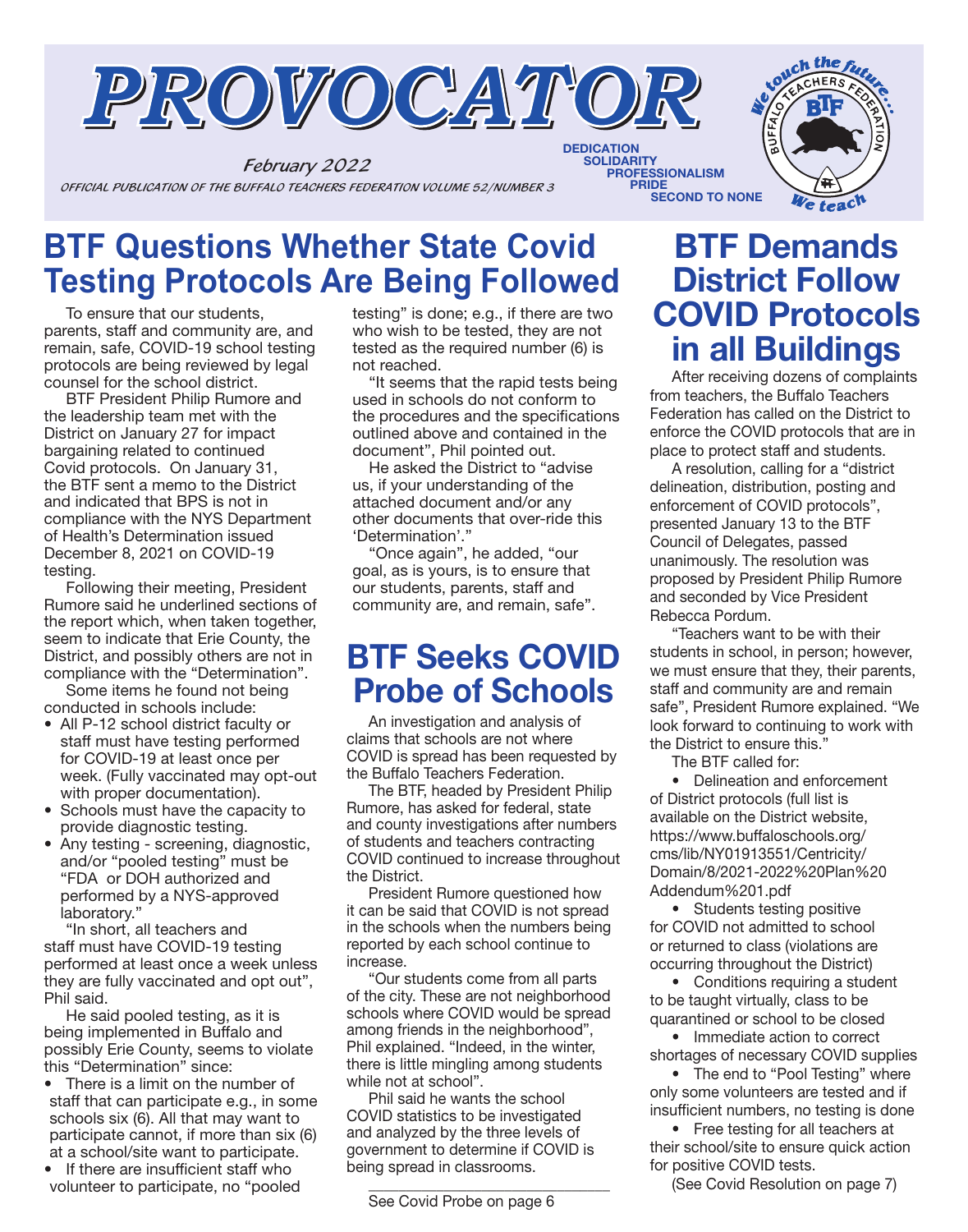



### Buffalo Teachers Never Give Up Never Give In Always United Despite Differences

Confusing and often contradicting directives, the lack of COVID supplies and tests, unrealistic and callous demands (by those who don't have to implement them), virtual instruction without supplies and programs, concurrent/simultaneous detrimental instruction, callous treatment of teachers with COVID issues and others \_\_\_\_\_\_\_\_\_\_\_\_\_\_\_\_\_. (Fill in the blank with many others.)

Yes, you have heard me say it often, "Buffalo teachers are the most dedicated and united teachers anywhere. We pull together and never stop until obstacles are overcome… Never."

As we are, hopefully, overcoming this COVID crisis, we must, as always, remain vigilant to avoid any premature actions that will reverse our progress. We must also be ready to take action to prevent a reoccurrence.

Mandatory vaccination, masks, COVID testing, quarantine, while not popular with many, have provided our progress toward overcoming this deadly and harmful pandemic.

These are just some of the reasons I am so very proud that you have allowed me to be your president.

P.S. And yes they will be used in our negotiations.

Visit Our Updated Website

www.btfny.org

### BTF at a Glance

#### *BTF President*

Philip Rumore *BTF Vice President*

Rebecca Pordum

*BTF Treasurer* Joseph Montante



*BTF Secretary* Melinda MacPherson-Sullivan

*BTF Executive Committee Members*

### *Pre-K-6*

Rachel Binda-Lis, April Hall, Sophia Howard-Johnson, Trisha Rosokoff, Janine Schuster, Ruyvette Townsend

#### *7-12*

Dennis Brancato, Lynn Garcia, Mike Jeffers, Melissa Kenney, Rich Nigro, M. Sue Raichilson, Eve Shippens

#### *K-12*

Susan Baker, Desiree Breckenridge-Barnes, Amy Flynn, Nicole Herkey, Ellen Malone, Mark Mecca, Gregory Sawicki

#### *At Large*

Tom Anthony, Mike Mecca, Brian Meyer

#### *BTF Headquarters Staff*

Philip Rumore, *President* Joseph Montante, *Presidential Assistant* Rebecca Pordum, *Presidential Assistant* Tim Connick, *NYSUT Counsel* Jenna Burke, *NYSUT Labor Relations Specialist* Matthew Kibler, *NYSUT Labor Relations Specialist*

Robert Mueller, *NYSUT Labor Relations Specialist*

> Visit Our Updated Website www.btfny.org

### PROVOCATOR

*BTF Provocator Staff* Joseph Montante, *managing editor, photo editor* Chris Salamone, *editor*

The *Provocator* is the official publication of the Buffalo Teachers Federation. It will be published five times during the 2021-2022 school year as a service to BTF members and interested parties in the community. Subscription price is included in BTF dues.

Postmaster, send address changes to: BTF Provocator, 271 Porter Avenue, Buffalo, New York 14201.

Advertising: Rates and anticipated publishing schedule may be requested from the BTF, 716-881-5400. FAX 716-881-6678. Although advertising is screened, advertising does not imply BTF endorsement of the product, service or the views expressed. Your patronage of our advertisers is appreciated.

The BTF is an affiliate of NYSUT, AFT and NEA.

 February 2022 Volume 52, No. 3 Circulation 4400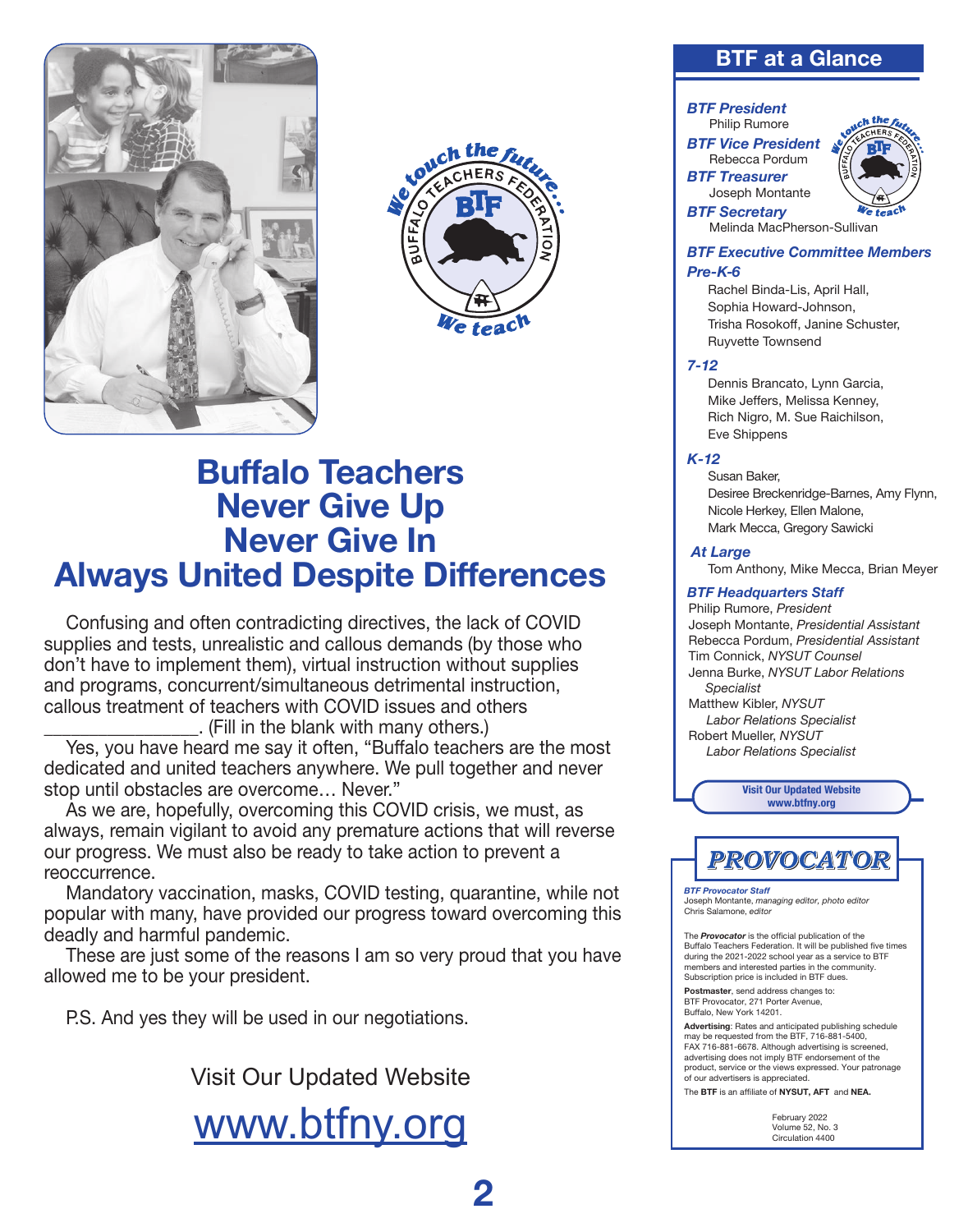# *Letters to the Editor*

### Holocaust Resource Center Uses BTF Donation to Promote Awareness

Thank you for your contribution of \$200 to the Holocaust Resource Center of Buffalo (HRC). Your financial support is vital to the many important programs of the HRC.

#### Programs that teach the lessons of the Holocaust:

• Survivors, 2nd and 3rd Generation speakers visit schools and community events

- Sponsored teacher trips to the US Holocaust Memorial Museum
	- Annual teacher conferences
- Student to Student education program
	- Videotaped Survivor testimony
- Curriculum and resources for educators
- Arts and Writing Contest for students in grades 7-12
- Toby Ticktin Back Education and Excellence Award.

Programs to remember the Survivors and Victims:

• Yom HaShoah community remembrance

### Donation 'Lends Hope' to East Side YMCA

Thank you for lending hope, promise, and opportunity to others through your gift to the William-Emslie Family YMCA's 2021 Annual Campaign.

Your contribution of \$250 will help the Y reach more people with life changing programs and services. Together with the Y, you will be helping children achieve their full potential, empowering all to lead healthier lives, and strengthening the bonds of community.

So much of the life changing work we do would not be possible without the generous support of donors like you. Thank you again for your kind gift.

Sincerely, Danielle Roberts

- 
- Kristallnacht Commemoration<br>• UN Holocaust Remembrance UN Holocaust Remembrance day
- program • Descendants of Holocaust
- Survivors Group
	- Holocaust Survivor engagement
	- Kever Avot V'Imahot service • Physical and virtual exhibits

Programs that promote social justice, civic responsibility and human rights:

- Upstander Clubs and Awards
- Responding to antisemitic

incidents.

If you would like to learn more about our programs and resources, please visit hrcbuffalo.org

Thank you for your generous donation to the HRC! We hope you'll join us for the upcoming exhibit that will be at the Karpeles Museum and other future programs!

Sincerely,

Elizabeth Schram **Director** 

### BTF Donation Makes Programs Possible

On behalf of the Polish Community Center of Buffalo, Inc. d/b/a: Lt. Col. Matt Urban Human Services Center of WNY, please accept our sincere appreciation and gratitude for your generous donation of a \$250 sponsorship on Dec. 9, 2021 in support of our Home for the Holidays campaign.

Our agency serves over 19,000 community residents annually, and your donation will go directly toward supporting our programs and services.

Once again, thank you for your thoughtful donation the Mat Urban Center and the disadvantaged clients that we serve.

Sincerely, Sarah Maurer Development Director



### BTF to Host March 29 Retirement Workshop

A virtual workshop, for teachers considering retirement in the near future, will be conducted Tuesday, March 29.

 The event, sponsored by the Buffalo Teachers Federation, will begin at 7 PM and can be accessed from the comfort of your home, via Zoom.

After a few opening remarks from BTF President Philip Rumore, a representative from the New York State Teachers' Retirement System (NYSTRS) will explain the various options for receiving benefits. The presentation will include sample calculations of benefits, the Post Retirement Death Benefit, and penalties for retiring early.

When that portion of the program is finished, the NYSUT Labor Relations Specialists assigned to the BTF will make a presentation about the District benefits available to Buffalo teachers. This includes health care, the Early Retirement Incentive, payout for unused sick days, and a bonus payment for early notification of retirement.

The last part of the program will focus on the Supplemental Benefit Fund and options for picking up COBRA coverage after you retire.

If interested in attending, look for a posting on the BTF bulletin board in your building. Participants must register to receive the Zoom link. Delegate Chairs in each school should have registration forms. You may also call the BTF office at 881-5400 for more information.

## Scholarships Available

Scholarships, funded by a BTF settlement and earmarked first for the children of Buffalo teachers, are being administered by The Community Foundation of Greater Buffalo.

Scholarships for the 2022-23 academic year will be awarded this spring.

Students who currently are high school seniors or already are enrolled in an accredited program are encouraged to apply.

Money is allocated first for the children of Buffalo teachers. Awards range from \$1000-\$6000.

The application process opened on January 1st and closes May 1st.

To apply, visit www.cfgb.org and click on the 'Scholarships' tab. You also may call the CFGB at 852-2857.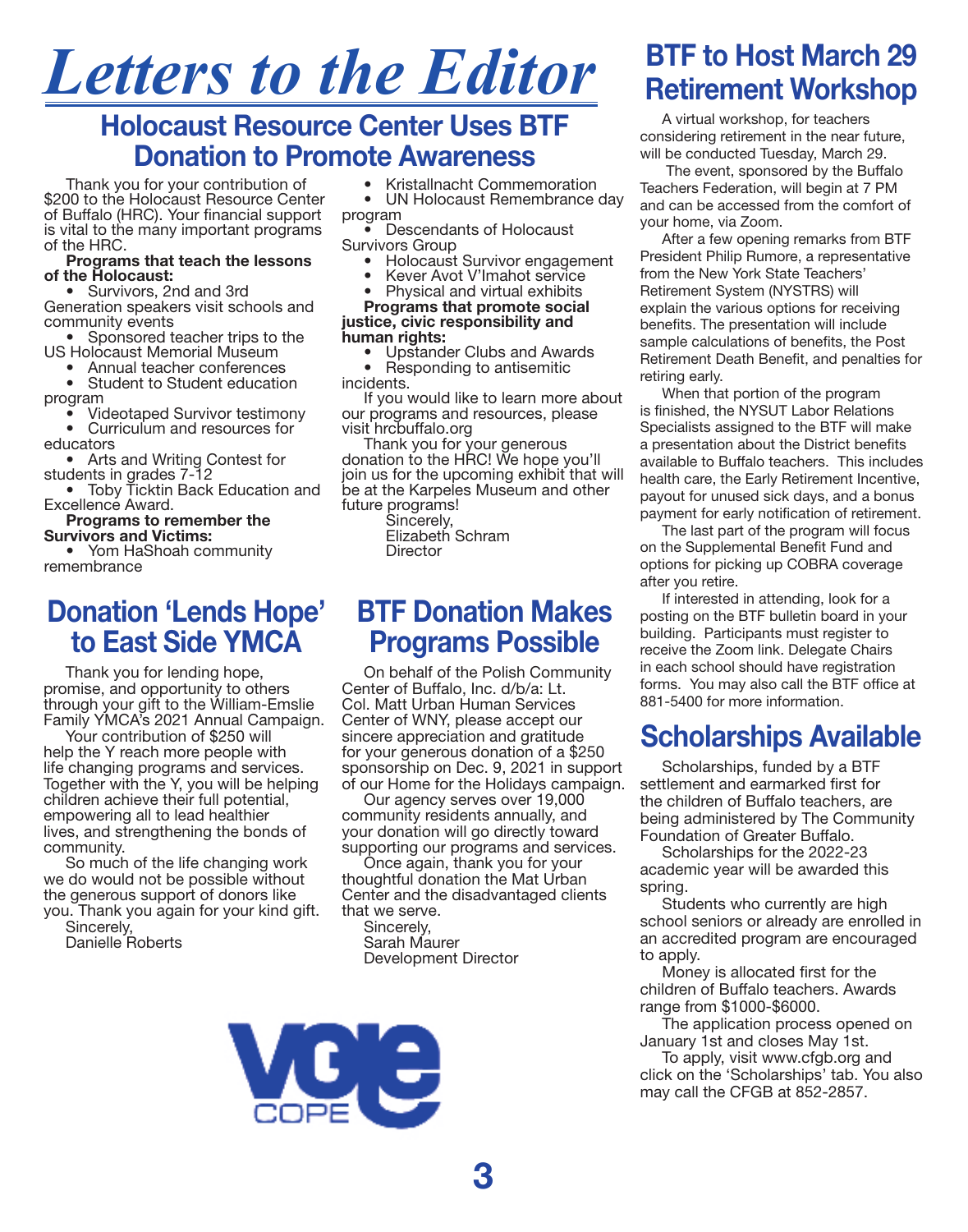### Convention Delegates Elected for NYSUT and AFT Representative Assemblies

Convention delegates for the New York State United Teachers (NYSUT) and the American Federation of Teachers (AFT) were elected recently to serve three- and two-year terms, respectively.

The elected delegates will represent the Buffalo Teachers Federation during the Representative Assembly for each of the union affiliates. During the conventions, the delegates will vote on policies that will affect education on both the state and national levels.

The NYSUT Representative Assembly is scheduled for April 1-2 in Albany. The AFT Representative Assembly is scheduled for July 14-17 in Boston, Massachusetts.

Convention delegates elected for NYSUT, listed in order of votes received are:

Philip Rumore Rebecca Pordum Joseph Montante Melinda MacPherson-Sullivan Melissa Kenney Dennis Brancato Mark Mecca Nicole Herkey Trish Rosokoff Lynn Garcia Eve Shippens Michael Mecca Tom Anthony Sue Raichilson Kathleen Kinney Gregory Sawicki John McTigue Desiree' Breckenridge-Barnes Amy Flynn Janine Schuster Kristina Torres John MacDonald Michael Jeffers



Delegates elected to AFT, listed in order of votes, are: Philip Rumore Rebecca Pordum Joseph Montante Melinda MacPherson-Sullivan Melissa Kenney Mark Mecca Dennis Brancato Trisha Rosokoff Lynn Garcia Nicole Herkey Sue Raichilson Eve Shippens Tom Anthony Michael Mecca Patrick Foster Desiree' Breckenridge-Barnes Amy Flynn Kathleen Kinney Ruyvette Townsend Michael Jeffers



February 21-25 President's Day, Followed by Mid-Winter Recess

> March 2 Read Across America Day

March 4 Deadline for Submitting Rx Co-Pay Forms to BTF

March 6

BTF to Appear on Variety Club Telethon, 10 AM

March 29 BTF Retirement Workshop, 7 PM

> April 11-18 Spring Recess

# Welcome New Members

The following 24 teachers have joined the Buffalo Teachers Federation since the last printing of the *Provocator*. Welcome to the union!

Laura Casadiego Felicia Glogoza

I

Yolanda Baez Casey Hanania Devan Rodriguez Roseanne Jackson Mackenzie Roger<br>Iaian Johnson Mebecca Rogers Adia Evans Erin Miles Jasmine Scott Tiffany Moore-Young Kristen Stark<br>Dawn Murphy Renee Warner Samuel Feldman Dawn Murphy Renee Warner

Nicole Dingman Lindley Johnson Mikhaila Schweikowsky

# Special BTF Pins Available

 If you have 20, 25, 30, or 35 years of teaching experience in the Buffalo Public Schools and would like a pin to commemorate your service, please complete the form below and mail it to the BTF, c/o Jackie Newton, 271 Porter Avenue, Buffalo, NY 14201. This form may be faxed to (716) 881-6678.

|                                                                                                                                                                                                                                      | <u> De Santa Carlos de Santa Ca</u>   |
|--------------------------------------------------------------------------------------------------------------------------------------------------------------------------------------------------------------------------------------|---------------------------------------|
| Home address: Nome and North States                                                                                                                                                                                                  | Home/cell phone: _________________    |
| Personal E-mail: _______                                                                                                                                                                                                             |                                       |
| School: <u>Andrea Maria Maria Maria Maria Maria Maria Maria Maria Maria Maria Maria Maria Maria Maria Maria Maria Maria Maria Maria Maria Maria Maria Maria Maria Maria Maria Maria Maria Maria Maria Maria Maria Maria Maria Ma</u> | Number of years teaching in BPS: ____ |

4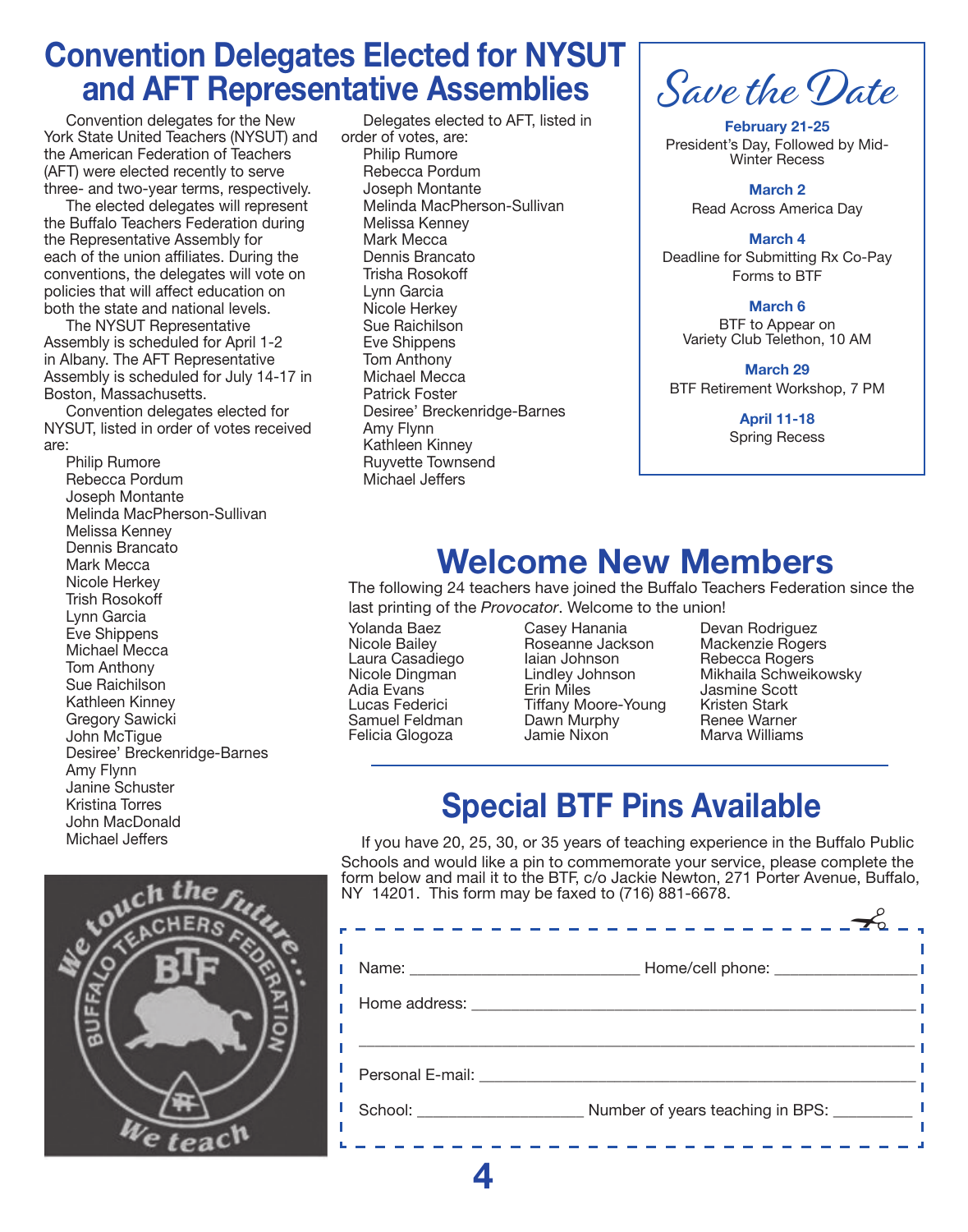# Due March 23

If you are planning to move to another school next year, or just want to find out what openings are available, the deadline for transfer letters is March 23.

Transfer letters must be sent to Ms. Jamie Warren, Associate Superintendent for Human Resources; Buffalo Board of Education; 65 Niagara Square; City Hall Room 719; Buffalo, New York 14202.

As per Article XIV of the Contract (pages 30-31), a teacher can apply for a voluntary transfer for the next school year by writing a letter to the Human Resources Department by March 23.

In your letter, you should identify what and where you currently teach and that you want to be advised of all available openings in your tenure area. There is a sample letter on the BTF website under BTF Forms.

If you do not want your principal to know about the request, you can ask that your letter be kept confidential.

Once your letter has been received, your supervisor will contact you sometime during the summer and inform you of the available positions. You will then have four days to decide whether you want to accept a new position or remain at your current school.

### Reimbursement for Rx Co-Pay Available

Did you know that you can receive a reimbursement for prescriptions you and your immediate family had filled in 2021?

The Supplemental Benefit Fund will pay you \$2 per script for yourself and members of your immediate family who are covered by your insurance, up to \$100 per person.

To receive the reimbursement, you must obtain a computer-generated roster from your pharmacist and complete the Rx Co-Pay Claim Form available from your building delegate, the SBF Office, or from our website, www.btfny.org, under forms.

The deadline for submitting the form is Friday, March 4th at 5:00 PM.

## Transfer Letters Buffalo Teacher Graduates from AFL-CIO Cornell Union Leadership Institute

A long-time Buffalo teacher and union advocate was among the February 4 graduates of the New York State AFL-CIO Cornell Union Leadership Institute (ULI).

Sophia Howard-Johnson, an elementary school teacher and member of the BTF Executive Committee, graduated from the ULI during a ceremony at the Cornell Club in New York City.

Howard-Johnson was selected to participate in the program by the New York State United Teachers (NYSUT). The training program is exclusively conducted for union leaders and top staff.

In addition to completing this training, Howard-Johnson is taking coursework in costing out contracts, effective communication skills, stewardship and negotiation skills to earn a Labor Leadership Certificate.

Founded in 2001, ULI helps labor and worker justice leaders strengthen their organizations so they are bold, innovative and able to adapt to a changing global economy and workforce. ULI is an intensive, one-year training program through Cornell University that includes mastery in strengthening individual leadership skills, leading and transforming organizations and building a dynamic and inclusive movement.

 "I am so grateful and sincerely honored to be chosen to represent my unions, both NYSUT and BTF", Howard Johnson said.

"Through self-reflection of my own personal style and leadership abilities, I have gained valuable tools that build organizations and align them with social and economic movements that share today's labor core values.

"ULI has gifted me with experiences beyond my imagination. Being able to learn in a shared space with a terrific group of rising labor leaders who are making an impact in their field of work has been priceless.

Just given the opportunity to hear the struggles and fights that education, trade, health and social service labor unions are facing has been awakening. Networking and building lifelong relationships with brothers and sisters in the labor movement fighting for equality, diversity and inclusion is a common goal", she stated.

Howard-Johnson said she looks forward to implementing the knowledge and skills she learned through ULI with



*Pictured above is Sophia Howard-Johnson along with the Executive Director of The Worker Institute, Dr. Patricia Campos-Medina*

the Buffalo Teachers Federation.

In addition to being on the BTF Executive Committee, Sophia Howard-Johnson has served as a delegate to NYSUT as well as the BTF National affiliates, American Federation of Teachers (AFT), and National Education Association (NEA).

She is a member of the BTF Negotiations Team, a Sick Bank Trustee, and co-chair of the Ethnic Minority Engagement Committee, a committee geared towards networking and offering support to BIPOC (Black, Indigenous and People of Color) teachers. She said monthly meetings with interesting topics will launch in March.

### BPTO Holds Free Night at Science Museum

A free evening at the Buffalo Museum of Science, sponsored by the Buffalo Parent Teacher Organization (BPTO) will be held Saturday, February 26.

It is the first cultural event sponsored by the BPTO since the Covid-19 pandemic started. In the past, the BPTO has also sponsored events at the Zoo and Albright-Knox Art Gallery and has provided free tickets for local theatre productions.

The Science Museum event will be held from 5 to 8 PM and is open to all Buffalo Public Schools students and their families. It includes all regular exhibits as well as the Antarctic Dinosaurs Exhibit. The Science Museum is located at 1020 Humboldt Parkway, Buffalo.

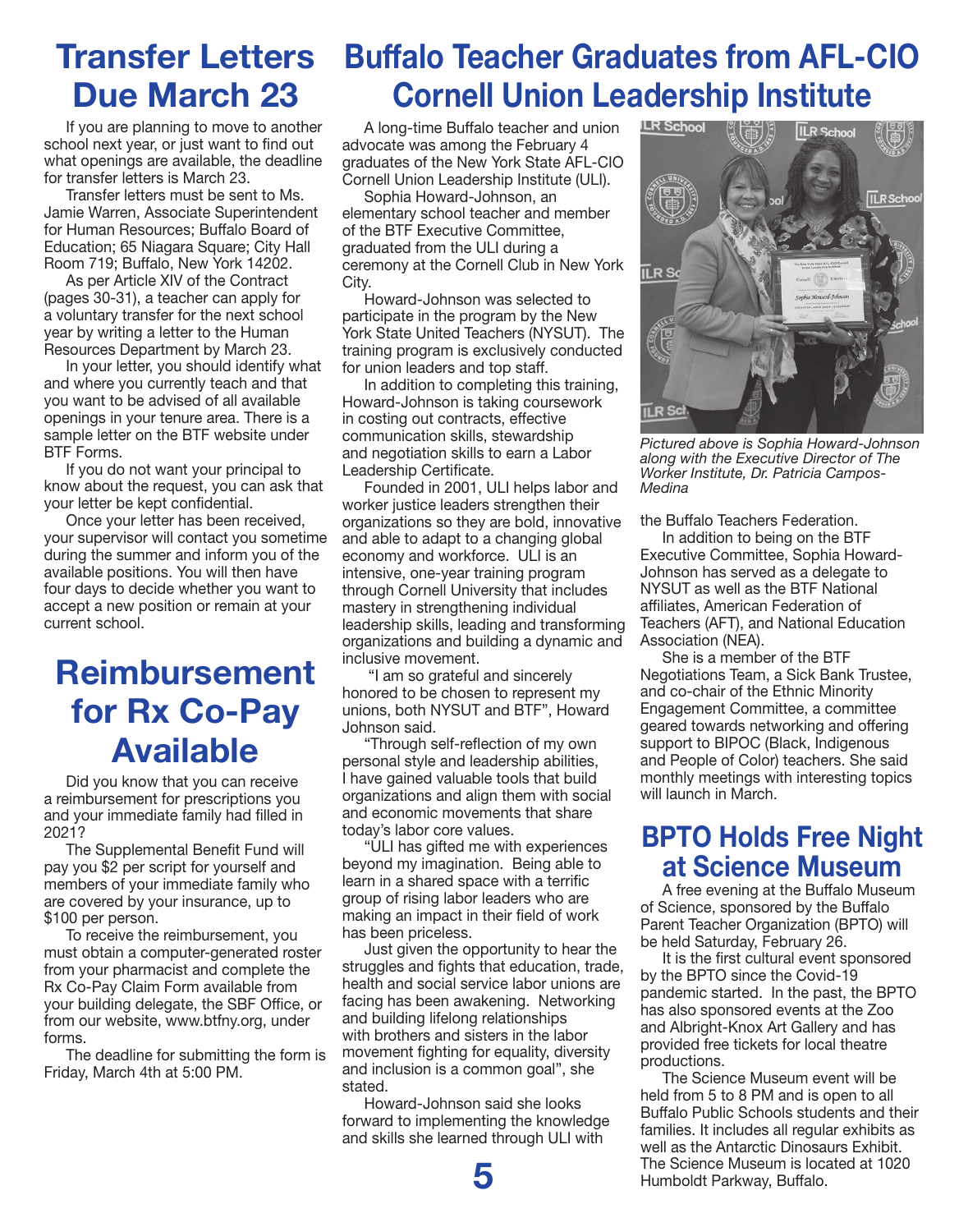### Women's Empowerment Committee Collects, Distributes Warm Clothing

Just before winter break, the BTF Women's Empowerment Committee collected dozens of warm hats, gloves, scarves, socks, and other clothing items for distribution to area organizations that assist men and women in need.

In addition, personal hygiene items were donated and gift certificates were purchased from cash donations.

This was the first fundraiser of the newly formed committee, which is co-chaired by Lynn Garcia, a Social Studies teacher at Hutch Tech and Sue Raichilson, a business teacher at Riverside.

Items were collected at most schools and dropped off at the BTF office where they were bundled into BTF backpacks for distribution by Garcia and other members of the Committee.

City Mission, Haven House, and Project Mona's House were among the organizations benefiting from the clothing drive.

Garcia said the committee's next venture is to help with the annual Variety Club Telethon on March 6. She said she would also like to plan events throughout March, which is National Women's Month.

She said the Women's Empowerment Committee was started to address issues women face on a daily basis both at home and in the workplace.

"Seventy percent of our membership are women", Garcia said. "Women face certain issues, such as childcare, raising kids as single parents, unpaid family, and maternity leave, etc. And we need to work on these issues."

Garcia and Raichilson, both members of the Executive Committee, have been active on women's committees for many years on both state and national levels. In October, they used their own time and money to attend a training in Washington, DC that was presented by the American Federation of Teachers.

Garcia is Vice Chair of the National Education Association (NEA) Women's Committee and Raichilson is the Northeast coordinator for the New York State United Teachers' (NYSUT), Women's Caucus.

The Women's Empowerment Committee meets virtually once a month at 4:15 PM. Garcia is hoping to have a meeting before the February break and you can contact the BTF for further information.

The Committee is open to all BTF members and men are encouraged

to join. For more information or a link to future meetings, Lynn Garcia can be emailed at garcia1661@aol.com





*1. Members of the BTF Women's Empowerment Committee sort through donations of hats, scarves and gloves, collected just before Christmas. Pictured, L-R, are Committee Chair Lynn Garcia, Sue Raichilson and Desiree' Breckenridge-Barnes.*

*2. A worker from Project Mona's House displays warm items and gift certificates that were donated by BTF members.* 

*3. Desiree' Breckenridge-Barnes delivers items to Child and Family Services.*

### NYSUT/AFT/NEA/ BTF Dues for 2021

It's that time of year when everyone is gathering information to prepare their tax returns. Union dues withheld from your paycheck may be tax deductible. Please check with your tax professional as new Federal tax laws are in effect.

The total dues for full time employees are \$929.62.

This includes \$574.34 for the period January-June (\$44.18 x 13 checks) and \$355.28 for September-December (\$44.41 x 8 checks).

For part time employees, the total dues are \$463.89.

This includes \$287.17 for January-June (\$22.09 x 13 checks) and \$176.72 for September-December (\$22.09 x 8 checks).

Adult Learning Center dues totaled \$364.77. This includes \$225.81 for January-June (\$17.37 x 13 checks) and \$138.96 for September-December (\$17.37 x 8 checks).

# Covid Probe

 (Continued from page 1) He said he is requesting the probe "so that appropriate actions can be taken to halt the spread of COVID and keep our students, parents, staff and community safe".

Phil also urged officials to use caution before removing any COVID school mandates at this time because many Districts, including Buffalo, will be having a one-week mid-winter break February 21- 28.

"A significant increase in positive cases has occurred after such recesses", President Rumore explained.

According to an 18-page report of recorded COVID cases in Buffalo Public Schools, 196 people reported testing positive between January 3-26.

To see the complete chart, scan the QR code below:

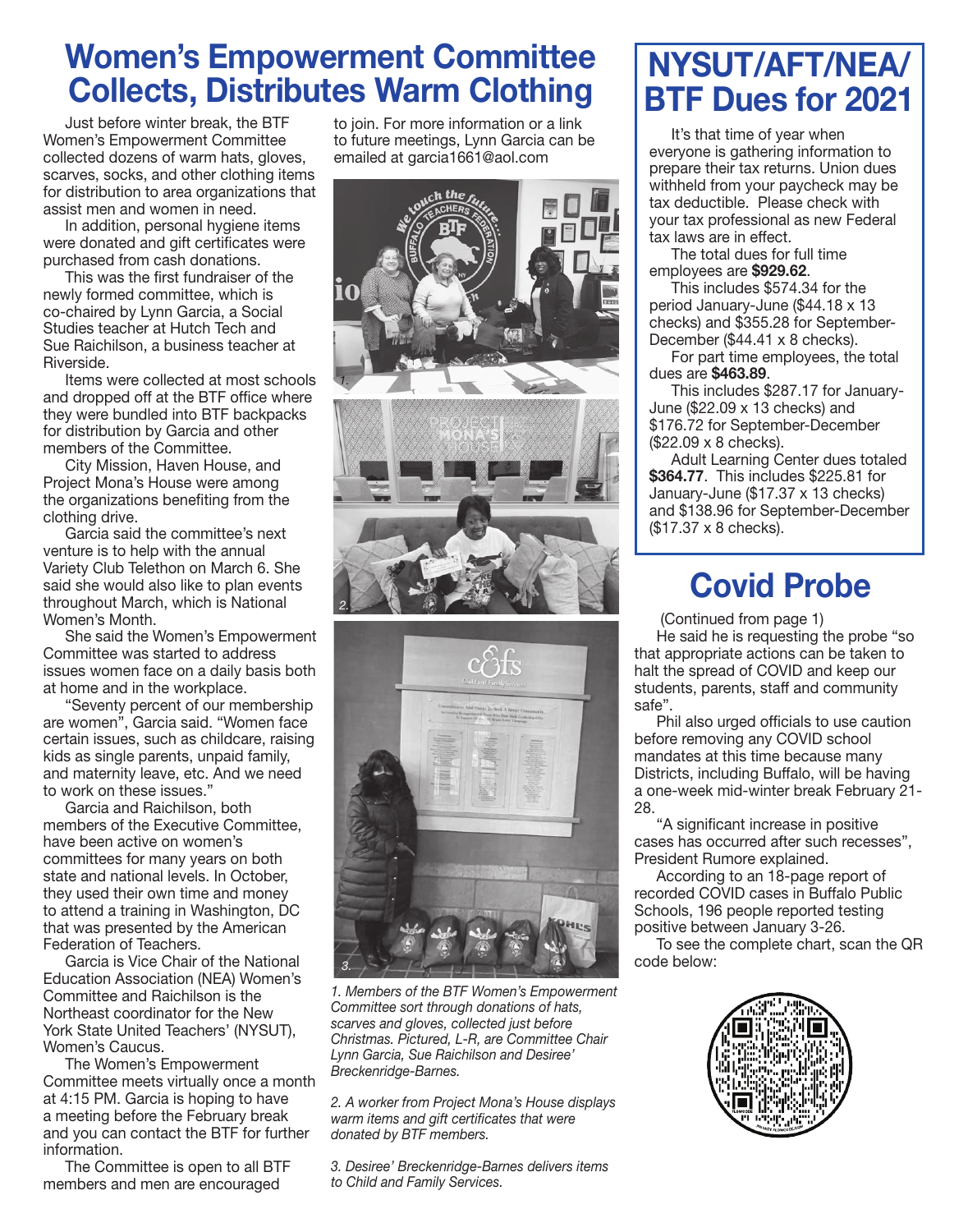## Resolution Calls for Covid Guidelines

WHEREAS, There is much confusion and variation in enforcement and interpretation of District COVID guidelines.

THEREFORE BE IT RESOLVED, The BTF calls for a District delineation, distribution, posting and enforcement of COVID protocols, including but not limited to:

• Students testing positive for COVID, either in school, community or at home, shall not be admitted to school or returned to their class. Students so identified will be kept in quarantine until picked up by parents/guardians.

• The exact number of students in a class testing positive for COVID and conditions that require the class being taught remotely, i.e. quarantined and the length of said quarantine.

• The number of positive cases and conditions requiring that a school be quarantined and students taught virtually.

services are the responsibility of the member.

• All teachers also receiving inhome COVID test kits.

BE IT FURTHER RESOLVED, that the District will take immediate action to correct shortages of necessary COVID supplies, the lack of adherence to established COVID protocols, procedures and guidelines and will notify those reporting said issues of their being received and what is being done to correct them, and

BE IT FURTHER RESOLVED, That free COVID testing for all teachers be made available at each teacher's school/site, i.e. eliminate that the only COVID testing available to teachers is via "pool testing", Note: the sooner a COVID case is identified, the sooner appropriate actions can be taken, and

BE IT FURTHER RESOLVED, That it be made known that any teacher's absence resulting from COVID is not counted against a teacher's sick days, and

BE IT FURTHER RESOLVED, That within privacy laws and regulations, teachers will be immediately notified of confirmed cases of COVID in their school/site, and

BE IT FURTHER RESOLVED, That all such COVID procedures shall be presented to teachers, parents and staff for approval and input on a continuing basis.

BE IT FURTHER RESOLVED, That this resolution be forwarded to the Superintendent, Board, parent organizations, media and all others who should be made aware of it.

MOVED: Philip Rumore, President, BTF SECOND: Rebecca Pordum, Vice President, BTF

*(Passed unanimously by the Buffalo Teachers Federation Council of Delegates on January 13, 2022)*



Lisa is a BPS teacher and proud member of the BTF.